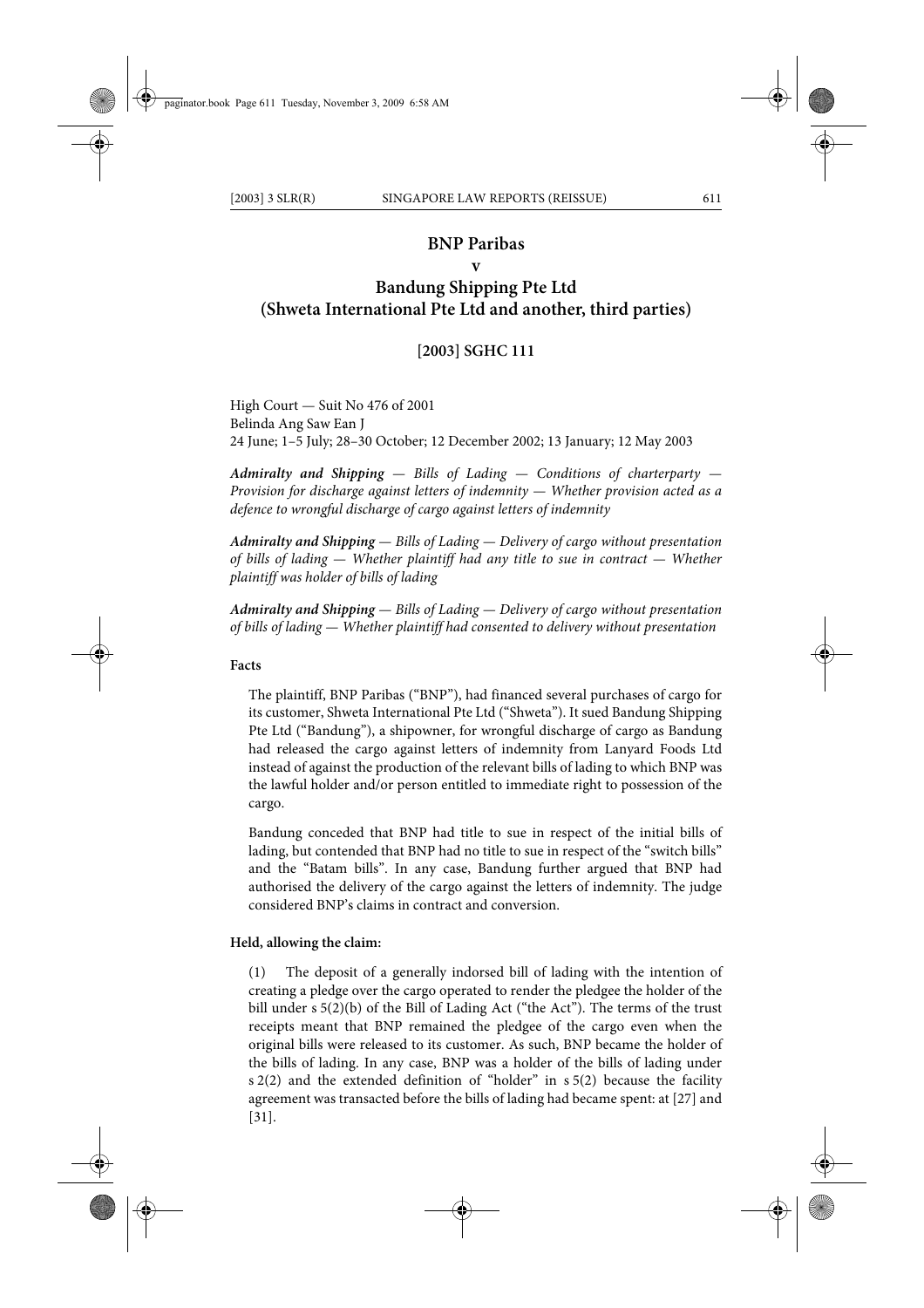(2) A holder of a bill of lading was entitled to sue in contract in respect of any breach, even if that breach was committed prior to the time at which the claimant became the holder of the bill: at [29].

(3) The contract of carriage generally continued and the bill of lading remained effective until the goods were delivered to the person entitled under the bill of lading: at [30].

(4) An order bill entitled the holder to call for the delivery of the goods. Hence, where the shipowner surrendered goods to a person other than the holder of the bill of lading, he did so at his own risk. Bandung had delivered the goods against a letter of indemnity to a person who did not have a right to delivery under the bills of lading. As such, it was liable to BNP, the holders of the bills of lading: at [24].

(5) As between the voyage charterer and the shipowner, the contract of carriage was the voyage charter. The bills of lading were only evidence of the receipt of the cargo. They were not evidence of the contract of carriage: at [52].

(6) The charterparty stated that Bandung could release the cargo against letters of indemnity in the absence of bills of lading. However, this merely provided a remedy for a shipowner in respect of claims brought as a consequence of such release. It did not affect BNP's rights as the lawful holder: at [66].

(7) To succeed in conversion, BNP had to show that it was entitled to possession or delivery as at the time of the conversion. It could establish this with respect to only two bills of lading: at [54].

(8) There was no evidence that BNP had authorised or ratified the release of the cargo against the letters of indemnity. Bandung had acted in the full knowledge that it had not delivered the cargo to the lawful holder. Thus, Bandung was liable for conversion in respect of the two bills of lading: at [64].

### **Case(s) referred to**

*Atlas, The* [1996] 1 Lloyd's Rep 642 (refd) *Cherry, The* [2003] 1 SLR(R) 471; [2003] 1 SLR 471 (folld) *David Allester Limited,* In re [1922] 2 Ch 211 (folld) *Future Express, The* [1992] 2 Lloyd's Rep 79 (folld) *Houda, The* [1994] 2 Lloyd's Rep 541 (folld) *Madras, Official Assignee of v Mercantile Bank of India Limited* [1935] AC 53 (folld) *Nordic Freedom, The* [1999] 3 SLR(R) 507; [2001] 1 SLR 232 (folld) *North Western Bank Limited v John Poynter, Son, & Macdonalds* [1895] AC 56 (folld) *Sormovskiy 3068, The* [1994] 2 Lloyd's Rep 266 (folld) *Stone Gemini, The* [1999] 2 Lloyd's Rep 255 (folld) *Sze Hai Tong Bank Ltd v Rambler Cycle Co Ltd* [1959] AC 576 (folld)

# **Legislation referred to**

Bills of Lading Act (Cap 384, 1994 Rev Ed) ss 2(1), 2(2), 5(2) Sale of Goods Act (Cap 393, 1999 Rev Ed) s 19(2)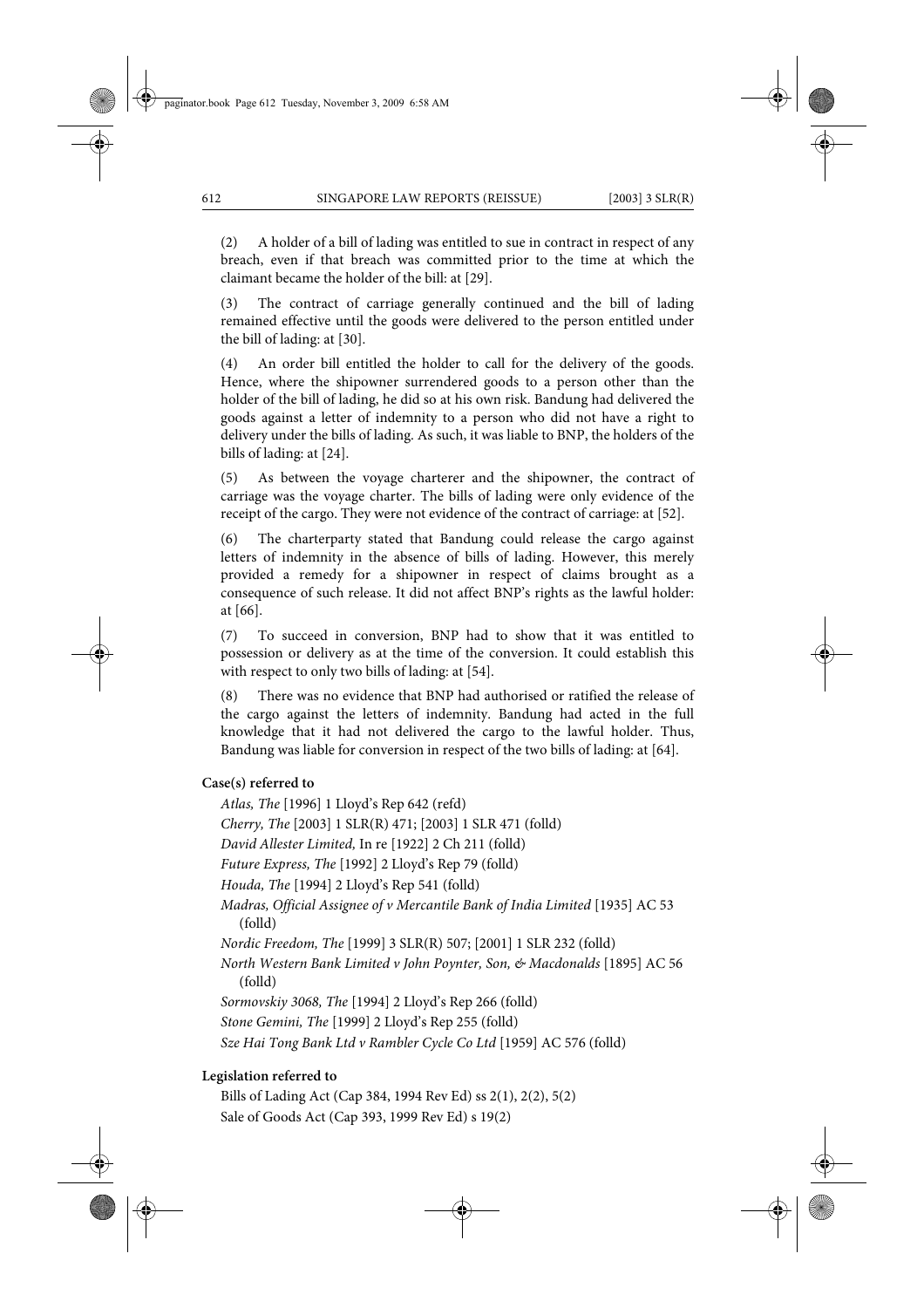*Peter Gabriel and Murali Pany (Gabriel Peter & Partners) for the plaintiffs; Kenneth Tan SC and Wang Wei Chi (Kenneth Tan Partnership) for the defendants.*

# 12 May 2003

# **Belinda Ang Saw Ean J:**

### **Introduction**

1 The present action is between a bank, BNP Paribas ("BNP"), that had financed several purchases of crude palm oil and refined, bleached and deodorised ("RBD") palm olein for its customer, Shweta International Pte Ltd ("Shweta"), and a shipowner, Bandung Shipping Pte Ltd ("Bandung"). BNP's complaint against Bandung is that the latter as shipowner wrongfully delivered various consignments of edible palm oil and RBD palm olein (hereafter individually and collectively referred to as "the cargo") at Kandla, India, without the production of the relevant bills of lading to which BNP was the lawful holder and/or person entitled to immediate right to possession of the cargo. The cargo was released against letters of indemnity provided by Lanyard Foods Limited ("Lanyard"). Lanyard did not pay for the cargo and Shweta in turn defaulted on its credit line from BNP in the principal sum of USD3,174,046.61.

2 BNP's claim, arising from the alleged wrongful discharge of the cargo, is brought in contract pursuant to the bills of lading, in tort and in bailment. Bandung has raised as an issue the bank's title to sue. The second issue is that the delivery without production of bills of lading but against letters of indemnity was with the consent or authority of BNP. At this trial, I am asked by the parties to deal with the issue of liability alone.

3 I should mention that Bandung commenced third party proceedings against Shweta as first third party and Lanyard as the second third party to whom Shweta had on-sold the cargo. Lanyard was at all material times an importer of edible oils in India and the parent company of Shweta. The first and second third parties did not participate at the trial. After the conclusion of the trial of the main action, Bandung on 1 November 2002 entered default judgment against the first and second third parties.

### **The witnesses**

4 BNP called three witnesses. The first was Catherine Low Peck Cheng ("Low") who, at the material time, was the relationship manager of BNP in charge of the customer, Shweta. Her evidence related to BNP's dealings with Shweta. The next witness was Frederic Amoudru ("Amoudru"), the Head of BNP's Asset Restructuring and Recovery Department since 2000 and finally, S Venkiteswaran, a lawyer practising in India. The latter's evidence related to Indian customs law and the procedure for discharge of edible oils, a dutiable cargo, at Indian ports.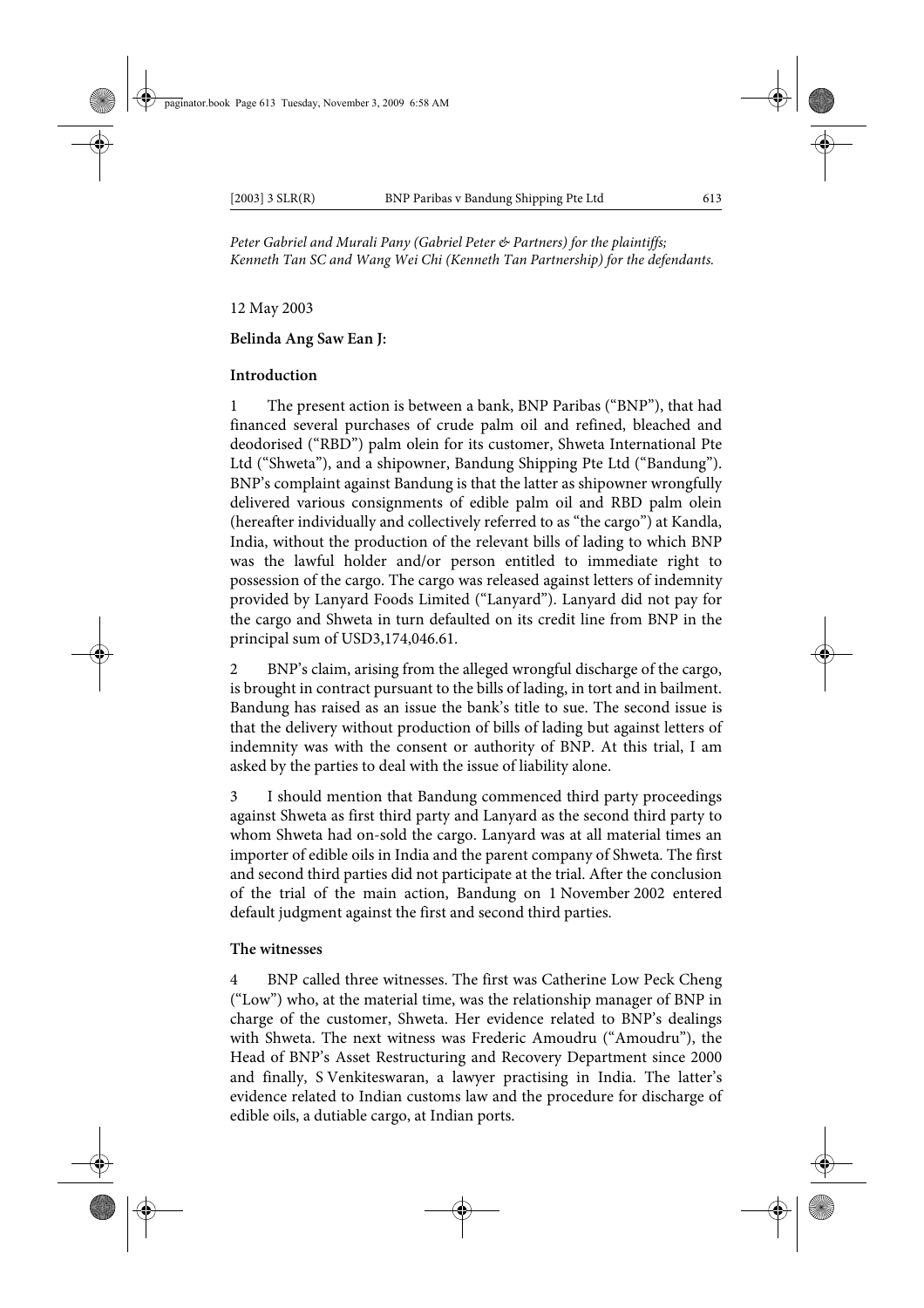5 Bandung had the same number of witnesses. Yong Por Kwong ("Yong") is the insurance/claims manager of Samta Shipmanagement Pte Ltd, managers of the vessel *Victoria Cob* and Prashant S Pratap, is a lawyer practising in India. The latter is Bandung's expert on Indian customs law. The last witness is Raju V Pappachan, an executive for Tanker Operations in JM Baxi & Company. His evidence related to the procedure for discharge of edible oils in Indian ports and storage of dutiable cargo in bonded shore tanks.

6 No one from Shweta or Lanyard testified at the trial.

### **Background facts**

7 Shweta is a company incorporated in Singapore on 18 January 1999 with an authorised and paid-up capital of \$3m and \$2.3m respectively.

8 On 28 July 1999, BNP granted a USD10m credit line to Shweta for the purchase of edible oils from suppliers in Malaysia and Indonesia. Shweta was the sourcing arm of Lanyard for edible oils and utilised the credit line to purchase edible oils. All of Shweta's sales were intended for Lanyard, as was the fact. For the transactions in question, Shweta voyage chartered the vessel *Victoria Cob* in February 2000 and again in April 2000. The two voyages were undertaken between April and June 2000.

9 The present action is concerned with 38 bills of lading issued by Bandung for carriage to and delivery at Kandla of Shweta's purchases that were loaded on board *Victoria Cob*. The bills of lading were owner's bills. They were made out to order. Lanyard was named as "notify party". Except for two bills of lading, Shweta was named as shipper on 36 bills of lading. All the 38 bills of lading were indorsed in blank and delivered to BNP. In all 38 bills of lading, the presumption in s 19(2) Sale of Goods Act (Cap 393) that the respective shipper intended to retain property where the bill of lading is taken to its own order has not been rebutted. The bills of lading in question are:

- (a) PGG/IND-01 dated 6 April 2000 where Pan Century Edible Oil Sdn Bhd was named as shipper;
- (b) SIN(BEL)/KNL nos 9 to 12, 19, 20, 27 to 28 all dated 13 April 2000;
- (c) PGG/IND-04 dated 15 May 2000 where Kulai Edible Oil Sdn Bhd was named as shipper;
- (d) SIN(BTM)/KAN nos 1 to 26, 29 to 30 all dated 25 May 2000.
- 10 The 38 bills of lading may be classified under three categories.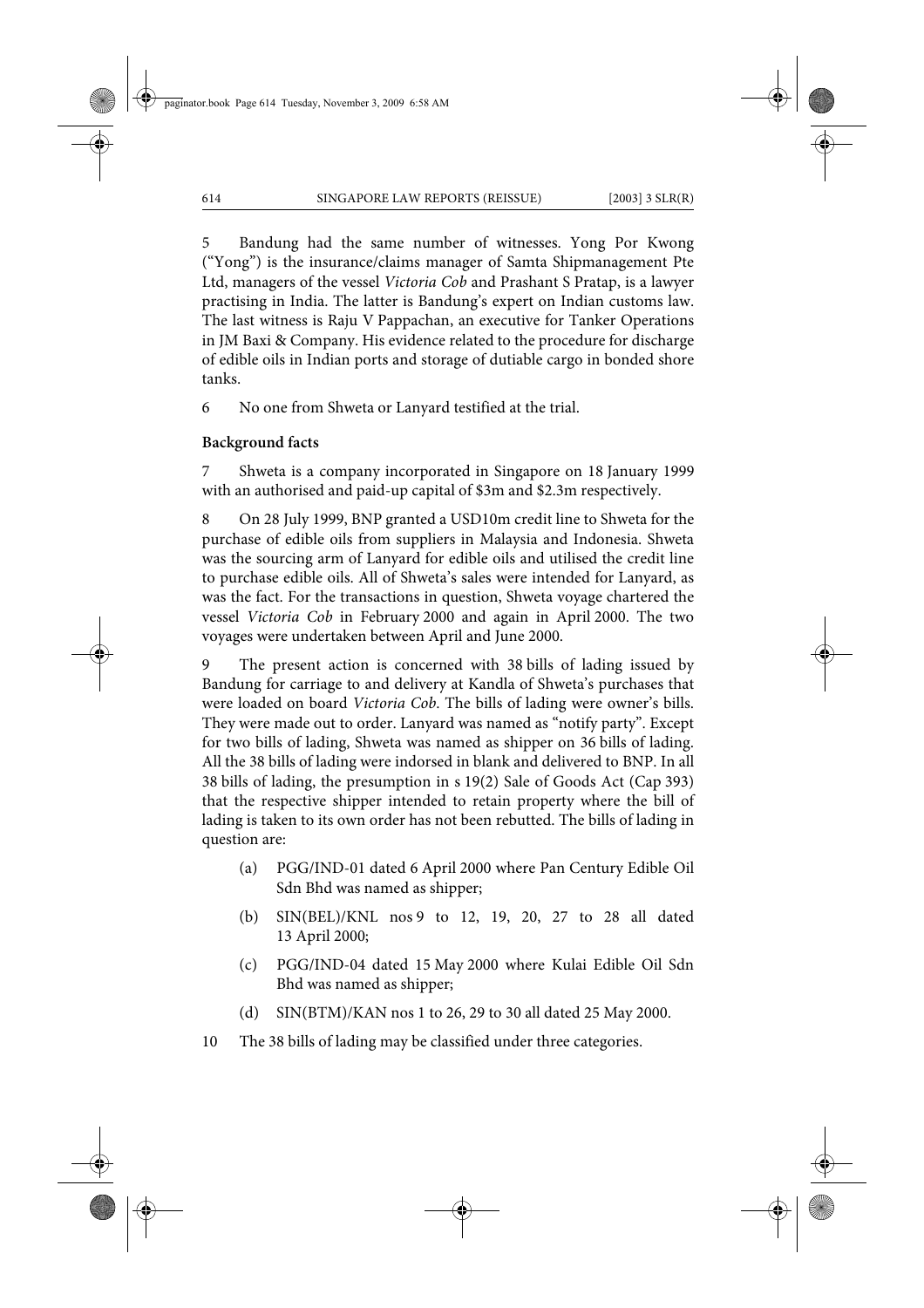# *Initial bills (two in number)*

11 Bandung accepts that BNP is pledgee and lawful holder of bills of lading nos PGG/IND-01 dated 6 April 2000 and PGG/IND-04 dated 15 May 2000. BNP became pledgee and lawful holder of bills of lading nos PGG/IND-01 and PGG/IND-04 on 9 May 2000 and 23 June 2000 respectively. They are the dates when BNP approved the use of the credit facility and paid Shweta's suppliers for the cargo.

12 Both bills were made out to the order of the shippers who were the suppliers. As the presumption in s 19(2) Sale of Goods Act has not been rebutted, Pan Century Edible Oils Sdn Bhd was the person with immediate right to possession of the cargo on 1 May 2000 and Murtaza Trading Company (Singapore) Pte Ltd was the person with the right to immediate possession of the cargo on 16 June 2000.

# *Switch bills (12 in number)*

13 The switch bills are those listed under item (b) in [9] above and SIN (BTM)/KAN nos 25 to 26 and 29 to 30. The switch bills were issued in exchange for the original set of bills of lading nos BEL/KNL-09 to 12 all dated Belawan 13 April 2000 and PGG/IND-05 dated Pasir Gudang 7 April 2000, PGG/IND-01 and PGG/IND/03 both dated Pasir Gudang 15 May 2000 and PGG/IND-10 dated Pasir Gudang 10 April 2000.

14 Shweta as voyage charterer had an arrangement with Bandung to issue a new set of bills of lading ("the switch bills") in exchange for the original set, the new bills containing some altered details. Clause 3 which is identical in both voyage charters provides:

Charterers have the option to exchange local for global bs/l basis oneto-one exchange basis, at load port or port Klang or Singapore at no extra costs. Strictly no double issuance of bs/l.

Addendum no 01 provides:

Charterers' option for on-board commingling with following to apply:

B. Owners/Agents to issue global bs/l (and manifest) for this final product as "Crude palm Oil" and/or other notations such as cargo specifications, L/C markings, b/l date basis any port of loading which vessel must physically called [*sic*] to load.

Such global bs/l to be issued in Singapore and be withheld by owners and/or agents until charterers exchange the bs/l as per rider clause 3 …

15 A new set of bills of lading in the tanker bill form was issued for the same cargo but with some alteration in the details like date and load port. One purpose of issuing switch bills is the splitting up of a bulk cargo shipped under one bill of lading into smaller parcels. The altering of details may be for a number of reasons such as to conceal the origin of the goods,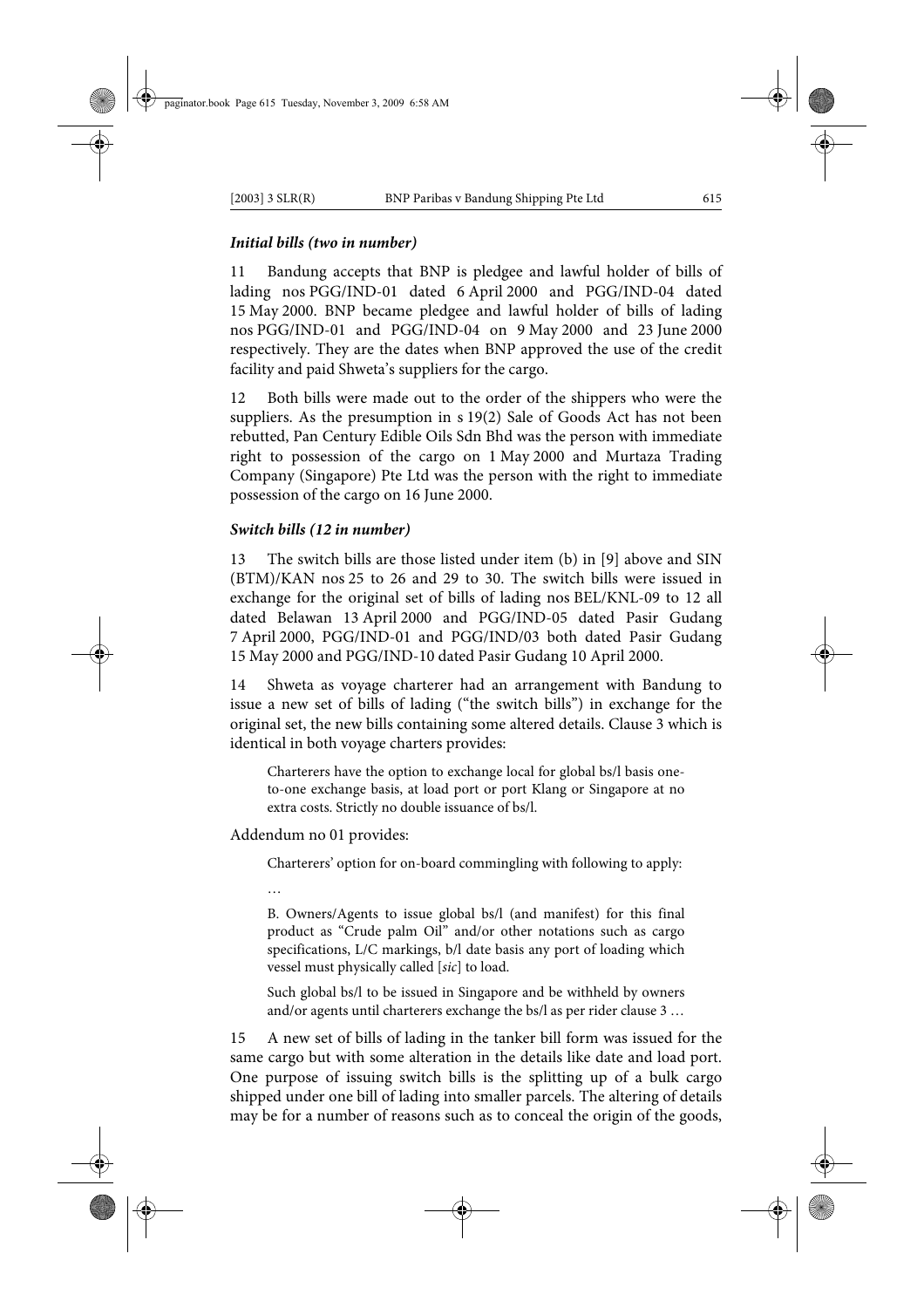identity of the original shipper, date of shipment or due to on-board commingling as envisaged by Addendum no 01. Yong was not able to explain the reason for the alterations in this case. The provision for a new set of bills of lading is often agreed by shipowners for commercial motives, but it is, undoubtedly, an accommodation that is not without risks. Longmore J in *The Atlas* [1996] 1 Lloyd's Rep 642 at 644 referred to it as a practice that "is fraught with danger".

16 No switch bills of lading were presented to the master of *Victoria Cob*. The cargo was discharged against letters of indemnity from Lanyard who had agreed to indemnify Bandung against any consequent liability, loss or damage as a result of the delivery of the cargo without production of the bills of lading. Except for cargo shipped under switch bills of lading nos SIN(BTM)KAN 25 and 26, ten other switch bills were indorsed and delivered to BNP after the discharge at Kandla. All the switch bills of lading were subsequently remitted to Lanyard's bankers in India for collection of payment against documents.

### *Batam bills (24 in number)*

17 Bill of lading no 001 and dated 26 March 2000 was for 10,000 metric tonnes of crude palm oil in bulk, which was shipped on board the vessel *Vincita* at Rotterdam for carriage from Rotterdam to Batam. The bill of lading was issued by Pakhoed Agencies Rotterdam BV on owner's behalf and it was made out to order naming Safic Alcan, a French corporation as shipper and Shweta and Lanyard as the "notify party". The face of the bill of lading recorded in print that the responsibility of the owner of *Vincita* would cease at Batam.

18 *Vincita* discharged her cargo at Batam without presentation of the *Vincita* bill of lading. It came through the banking channel to BNP who financed Shweta's purchase on 22 May 2000 and later sent the bill of lading on to the collecting bank in India. Unbeknown to the bank, part of the cargo in the total sum of 7,517.599 metric tonnes was loaded on board *Victoria Cob* at Batam and Bandung issued 24 bills of lading for cargo received by the vessel. They are SIN(BTM)/KAN-01 to 24 all dated Batam as at Singapore 25 May 2000. Batam was the port of loading and Kandla was the port of delivery. Each bill of lading was for 250 metric tonnes save for bill of lading no SIN(BTM)/KAN-24 which was for 269.697 metric tonnes. The cargo was similarly described as crude palm oil. The shipper named on each bill of lading was Shweta. They were all order bills with the notify party as Lanyard. The relevant voyage charterparty was dated 19 April 2000 between Bandung and Shweta. The parties have referred to the 24 bills of lading as the "transhipment bills". I deemed the terminology inappropriate and have referred to them as the "Batam bills".

19 *Victoria Cob* arrived in Kandla on 12 June 2000. Discharge commenced on 14 June 2000 and was completed by 16 June 2000. The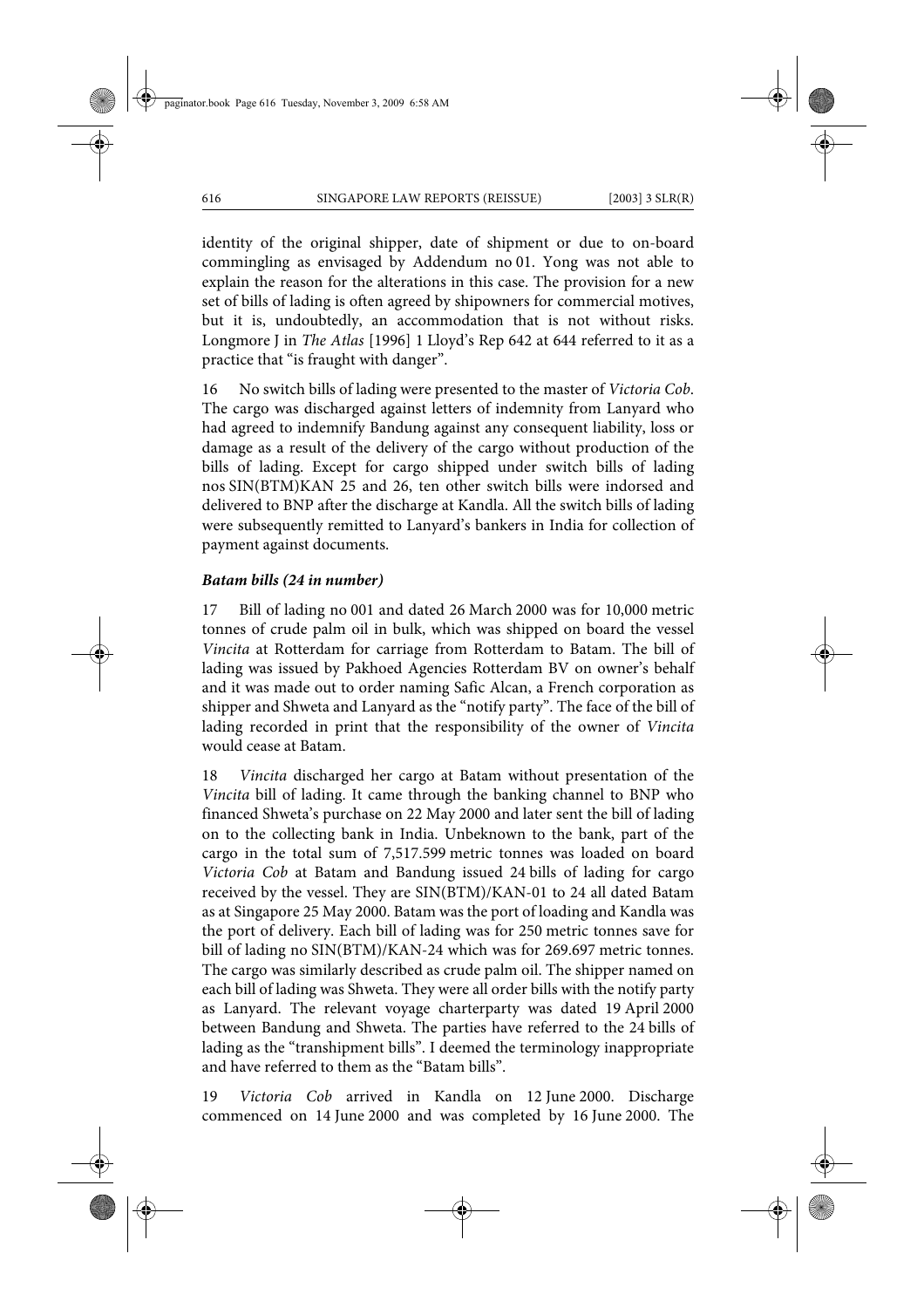Batam bills of lading were not presented to the master who discharged the cargo against letters of indemnity from Lanyard. Shweta had possession of the Batam bills at the time of discharge. The *Vincita* bill of lading was remitted by BNP to State Bank of Saurashtra, Mumbai branch, for documents against payments ("D/P") collection.

20 According to Low, she only learnt on 5 July 2000 that the cargo shipped on board *Vincita* had been delivered at Batam to Shweta against the latter's letter of indemnity and that the cargo was shipped on board *Victoria Cob* at Batam and subsequently discharged at Kandla. Shweta agreed to her demand that the Batam bills be immediately indorsed and handed over to BNP.

21 On 5 July 2000, Shweta indorsed in blank and delivered the Batam bills of lading to BNP. Low instructed her office not to send the bills for collection. She explained her decision:

[O]n or about 5 July, I realised that this shipment which had been financed by BNP involved a transhipment at Batam. I managed to obtain the switched bills, including the *Victoria Cob* bills of lading. At that point, it was understood that it's the same underlying cargo for both the *Vincita* bill of lading and the switched bills of lading. The bank had both bills of lading; the bank had the option to either go after the *Vincita* owners for the value of the cargo at Batam , or go after *Victoria Cob* owners for the value of the cargo at India. By July, … the bank was already seriously considering the recall of bills of lading from banking channels in India, which were lying unpaid. And therefore it did not make sense for the bank to send *Victoria Cob* bills of lading to India for subsequent recall because by July it was a sure thing that, or rather, it was a relatively sure thing that Lanyard would not be paying for these documents.

22 Low visited India with her colleague on or about 6 July 2000 on field investigations. There she learned that Bandung had released the cargo without production of bills of lading but against letters of indemnity issued by Lanyard. On or about 17 July 2000, BNP recalled all bills of lading from the collecting banks. The *Vincita* bill was recalled in October 2000 about one month after Low left the employment of BNP.

### **Title to sue**

23 The issue of title to sue is raised in connection with the switch bills and Batam bills. It is common ground that BNP has title to sue in so far as the initial bills are concerned. A matter for consideration is the nature and extent of the bank's right to require delivery of the cargo to it when it was discharged in the period between May and June 2000. Although pleaded, counsel for BNP did not advance the bank's case either in negligence or bailment in BNP's Opening Statement and Closing Submissions. I,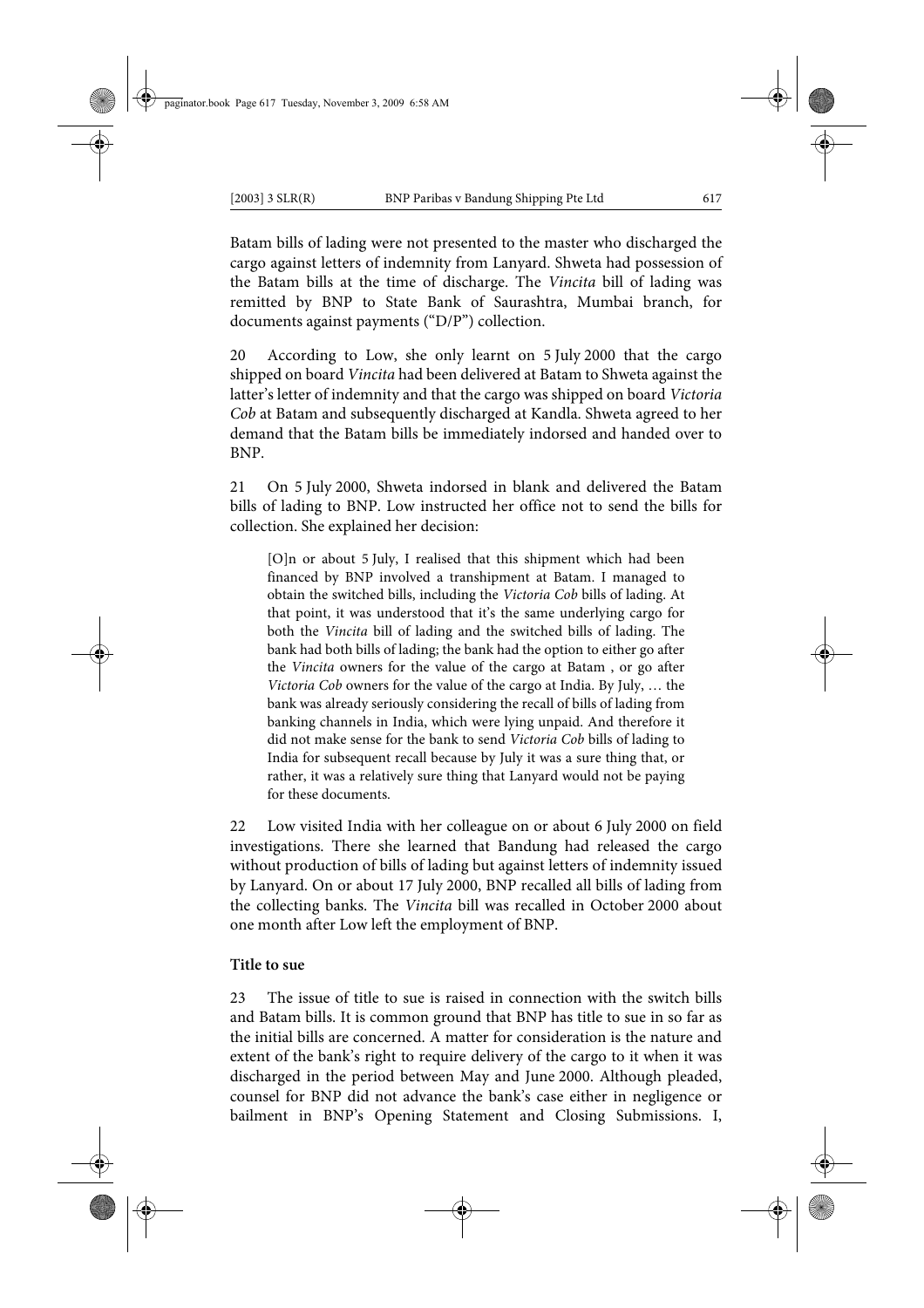therefore, need only deal with the issue of title to sue in the context of BNP's claim against Bandung in contract and/or for conversion.

### *Contract*

24 It is settled law that an order bill entitles the holder to call for delivery of the goods. Where the goods are surrendered to a person other than the holder of the bill of lading, the shipowner so delivering is exposed to risk of liability to the holder: *Sze Hai Tong Bank v Rambler Cycle Co Ltd* [1959] AC 576 at 586. Leggatt LJ in *The Houda* [1994] 2 Lloyd's Rep 541 stated at 553:

Under a bill of lading contract a shipowner is obliged to deliver goods upon production of the original bill of lading. Delivery without production of the bill of lading constitutes a breach of contract even when made to the person entitled to possession.

25 Leggatt LJ explained that the shipowner in agreeing to issue a "to order" bill of lading that made the goods deliverable "to order" had by so doing accepted the obligation to deliver to the holder upon production of the bill of lading.

26 The material bills of lading each contained the standard clause on the front:

In witness whereof the master has signed three bills of lading of this tenor and date, one of which being accomplished, the other is void.

This clause obliges Bandung to deliver cargo to the holder of the bill of lading. Clarke J in *The Sormovskiy 3068* [1994] 2 Lloyd's Rep 266 considered a similar clause and said at 272:

[S]ubject to the terms of the particular contract and save in exceptional circumstances a shipowner must not deliver the goods otherwise than against presentation of an original bill of lading. That seems to me to be implicit in the express provision … that any one of the bills of lading being accomplished the others to stand void. In my judgment it is implicit in that provision that, save perhaps in exceptional circumstances, one would expect one of the bills of lading to be "accomplished" by being presented to the master or shipowner.

27 BNP says that the bills of lading entitled it to call for delivery of the cargo and that this entitlement was lost because the cargo was discharged by the master without authority on the basis of letters of indemnity, of which BNP was not aware had been provided by Lanyard. BNP submits that as a consequence of being furnished with the shipping documents, upon making payment to Shweta's suppliers, it acquired a "special property" as pledgee in the cargo sufficient to entitle it to sue in conversion. Furthermore, it is entitled to sue in contract, as it is the lawful holder of bills of lading that had been indorsed in blank and delivered to it. The deposit of a generally indorsed bill of lading with the intention of creating a pledge over the cargo operates to render the pledgee the holder of the bill under the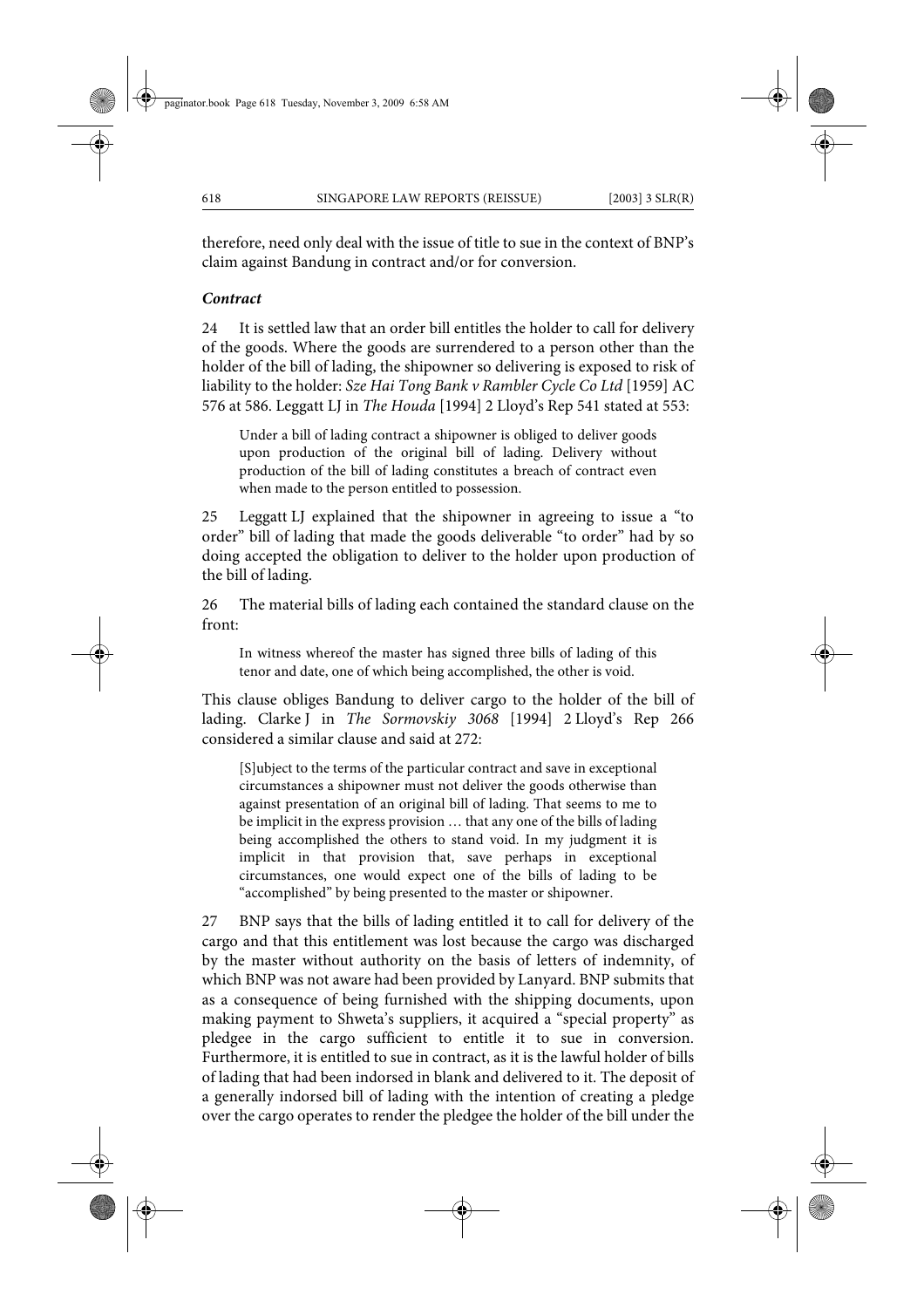Bills of Lading Act (Cap 384). As a consequence, contractual rights of suit against the carrier are transferred to the pledgee:  $s(2(1))$ . Section 5(2)(b) refers to the completion "of any other transfer of the bill". A transfer by way of pledge would fall within those words.

28 In response, Bandung submits that the bank never acquired any right with respect to the cargo. It was not a pledgee of the Batam bills and switch bills because there was no specific undertaking by Shweta that the cargo represented by those bills were to be pledged. Further, the bank was only the remitting bank for the shipping documents and in that capacity no implied pledge over the cargo arose.

29 In my view, on the evidence, and I so find, that the cargo was in each case pledged to the bank by the deposit of generally indorsed bills of lading. The bank as pledgee became the holder of the bills of lading (both switch and Batam bills) by virtue of s 5(2)(b) of the Bills of Lading Act. As lawful holder, the bank is entitled to delivery of the cargo and Bandung is under a duty to deliver the cargo to the bank on presentation of the bills of lading. A holder of the bill of lading is entitled to sue in contract in respect of any breach of contract committed even prior to the time at which the claimant became holder of the bill. A lawful holder is defined by the Act as a person in possession of the bill who is either the consignee or the indorsee to whom the bill has been transferred in good faith. There is nothing to suggest that BNP did not become a holder in good faith.

30 I also find that the cargo was delivered between the months of May and June 2000 to persons who were not entitled to possession so much so that BNP is not a holder of spent bills of lading (both switch and Batam bills). The contract of carriage generally continues and the bill of lading remains effective, until the goods are delivered to the person entitled under the bill of lading: see *The Future Express* [1992] 2 Lloyd's Rep 79. In that case, the bill of lading was not spent or exhausted as delivery was not to the person who had a right to demand delivery or was entitled to them. The goods were delivered against an indemnity to a person who did not have a right to delivery under the bill of lading. The decision was affirmed on grounds that made it unnecessary for the Court of Appeal to decide on the issue of whether the bill of lading was spent.

31 Even if a contrary view is taken that once the carrier has parted with possession of the cargo the bill of lading cannot transfer constructive possession of the cargo, BNP would be a holder who would come within the provisions of s 2(2) of the Bills of Lading Act and the extended definition of "holder" in s 5(2). A holder of a bill which is indorsed after delivery has taken place could still sue the carrier in contract: s 2(2). The holder must have become a holder by virtue of some prior transaction (*ie* facility agreement as in this case) before the bill of lading became spent:  $s \frac{5(2)}{c}$ .

32 I shall now elaborate on my findings and decision.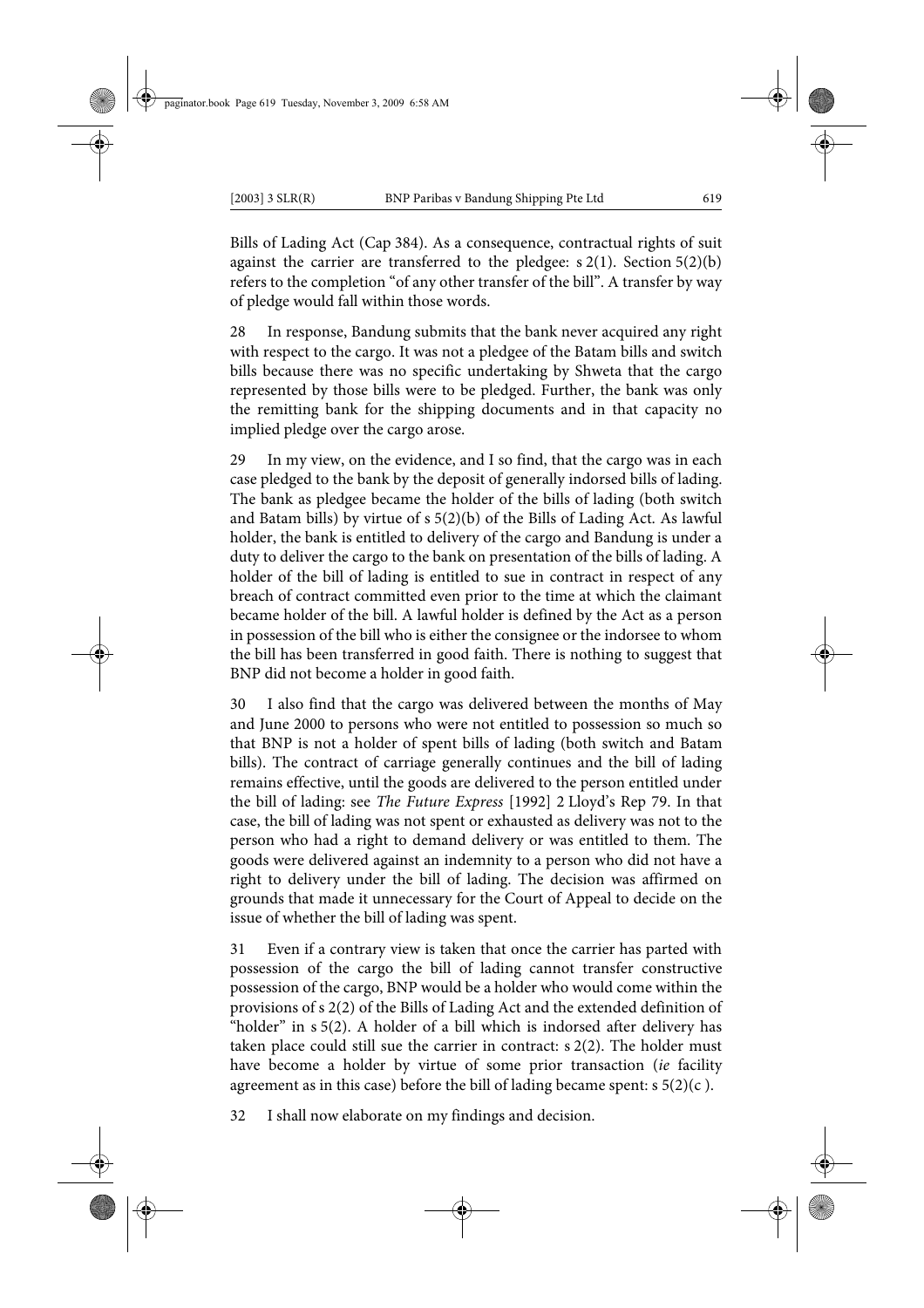33 In the case of the switch bills, Bandung's contention is that there was no pledge over these bills. The argument is that switch bills are different from the original bills that were pledged.

34 It is common ground that the switch bills were handed over in exchange for the original set, the new bills containing some altered details. In my view, even with the details altered, the switch bills were for the very same cargo financed by BNP. At any one time, only one set would be in circulation. The switch bills replaced the original set, as was the fact. It has not been denied by Bandung that each switch bill is evidence of a contract of carriage once the charterer had indorsed and parted with it.

35 I now turn to Bandung's second argument which is that the switch bills were only released to BNP as the remitting bank for onward transmission to India for payment. BNP, therefore, took possession of the switch bills as agent for Shweta to present the switch bills as remitting bank for payment by Lanyard (see arts 3 and 5 of International Chamber of Commerce Uniform Rules for Collections ("URC 522")). I am not persuaded by counsel's submissions, which he says, accord with the financial arrangement as well as the documentary evidence.

36 Bandung has placed reliance on Low's testimony specifically where she said that the switch bills were physically not the same bills pledged to the bank. Her testimony has been taken literally and in isolation. It is incongruous when considered with the rest of her testimony where she consistently said that the bank's security is in the documents of title representing the underlying cargo. In any case, whether and at what stage the bank became a pledgee of the cargo is a question of mixed fact and law for the court to decide. Counsel's submissions ignored the bank's two-fold relationship with Shweta. There was both a lender-borrower relationship and banker-customer relationship. The one did not end with the other. Both relationships existed concurrently and in tandem. It is necessary to look at the factual matrix to see how this two-fold relationship operated.

37 It is common for banks to take security over a bill of lading to secure the advance made to finance the transaction itself. It is no different in the present case. In addition to the security over the material bills of lading, BNP also had other separate security such as personal guarantees and cash deposit of USD1m.

38 Under the terms of the Facility Agreement, the facility could be utilised for opening letters of credit or execution of trust receipt with maximum tenor of 30 days. Each time Shweta utilised the USD10m facility, there must be lodged with the bank, Shweta's confirmed sale contract with Lanyard.

39 It is common ground that the original bills before switching were pledged to BNP. With BNP's approval of Shweta's application to draw on the USD10m credit facility, BNP undertook a contractual commitment to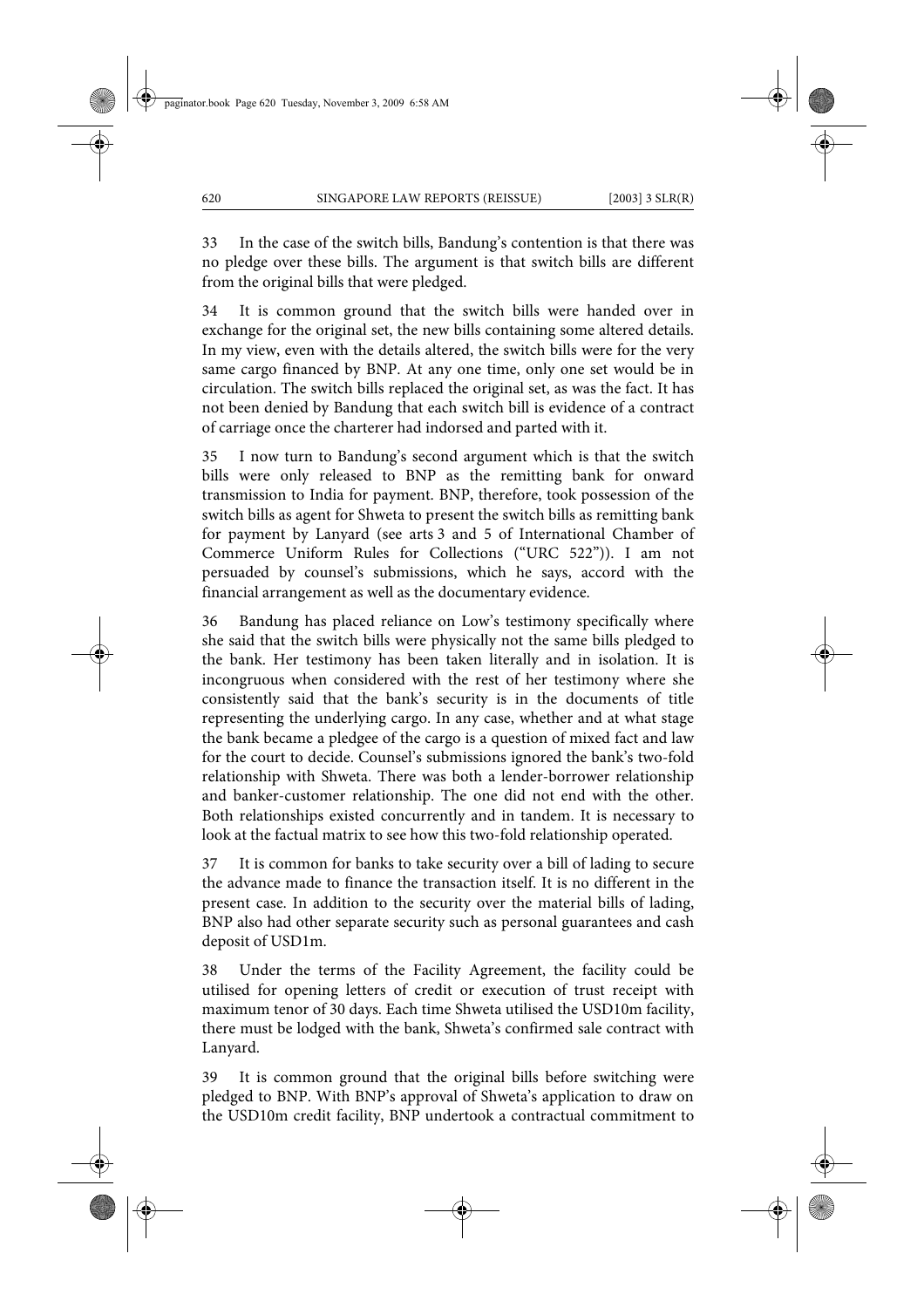pay the suppliers. The contractual commitment and payment by BNP in good faith to Shweta's suppliers had the effect of conferring on it a right to possession of the cargo by way of security. BNP became a pledgee of the cargo as from the time it received the original bills indorsed in blank.

40 The release of the original bills of lading to Shweta under the various trust receipts did not put to an end the pledge. See *North Western Bank Limited v John Poynter, Son, & Macdonalds* [1895] AC 56; *In re David Allester Limited* [1922] 2 Ch 211. Lord Wright in *Official Assignee of Madras v Mercantile Bank of India Limited* [1935] AC 53 explained at 63:

It was contended that … the respondents had parted with their pledge on these goods by giving back possession of the railway receipts to the insolvents. In their Lordships' judgment this contention is based on a misuse of the word "possession". The respondents did not part with the possession of the goods or receipts in the juridical sense of that word; they merely parted with the custody, by entrusting the receipts to the insolvents as their agents … for the special purpose of convenient dealing with the goods by collecting them … and putting them into the … warehouse on behalf of the respondents. Such action does not involve a parting with possession and accordingly it does not in any way affect rights of pledge; the redelivery by the pledgee to the pledgor for a limited purpose without the pledgee thereby losing his right, is illustrated by *North Western Bank Ld v Poynter* and the more recent case *In re David Allester Ld*. In both these cases the limited purpose was in order that the goods should be realized by the pledgors as experts in that class of business. In this case the limited purpose was that the goods should be handled, not by the respondents who were bankers, but by those whose business it was to do so. Such procedure is in the usual course of business, and is obviously either necessary, or at least convenient for the conduct of the business in question.

41 The trust receipt (with a maximum tenor of 30 days) states that it is executed in consideration of the bank delivering to Shweta the bill of lading relating to the cargo "which was immediately prior to the execution [of the trust receipt] pledged to [the bank as security]". Under cl 1, Shweta is to hold the documents and goods as trustee for the bank for the purposes only of landing, storing and to thereafter sell the goods and apply the proceeds in satisfaction of the amount owing by it to the bank. Under cl 6, prior to any sale Shweta undertook to return the cargo and documents on demand. Under cl 11, the bank has the liberty to exercise its rights as pledgee of the cargo. From the last two clauses, there is acknowledgment that the bank's right as pledgee did not cease to exist or extinguish with the release.

42 Under the Facility Agreement, the financing would be for cargo to be on-sold to Lanyard on documents against payment or D/P basis. It follows that the authorisation under the trust receipt to sell the cargo would be on the same limited footing. The trust created by each trust receipt would take effect when the sale proceeds are paid. Trust as a concept need not be relied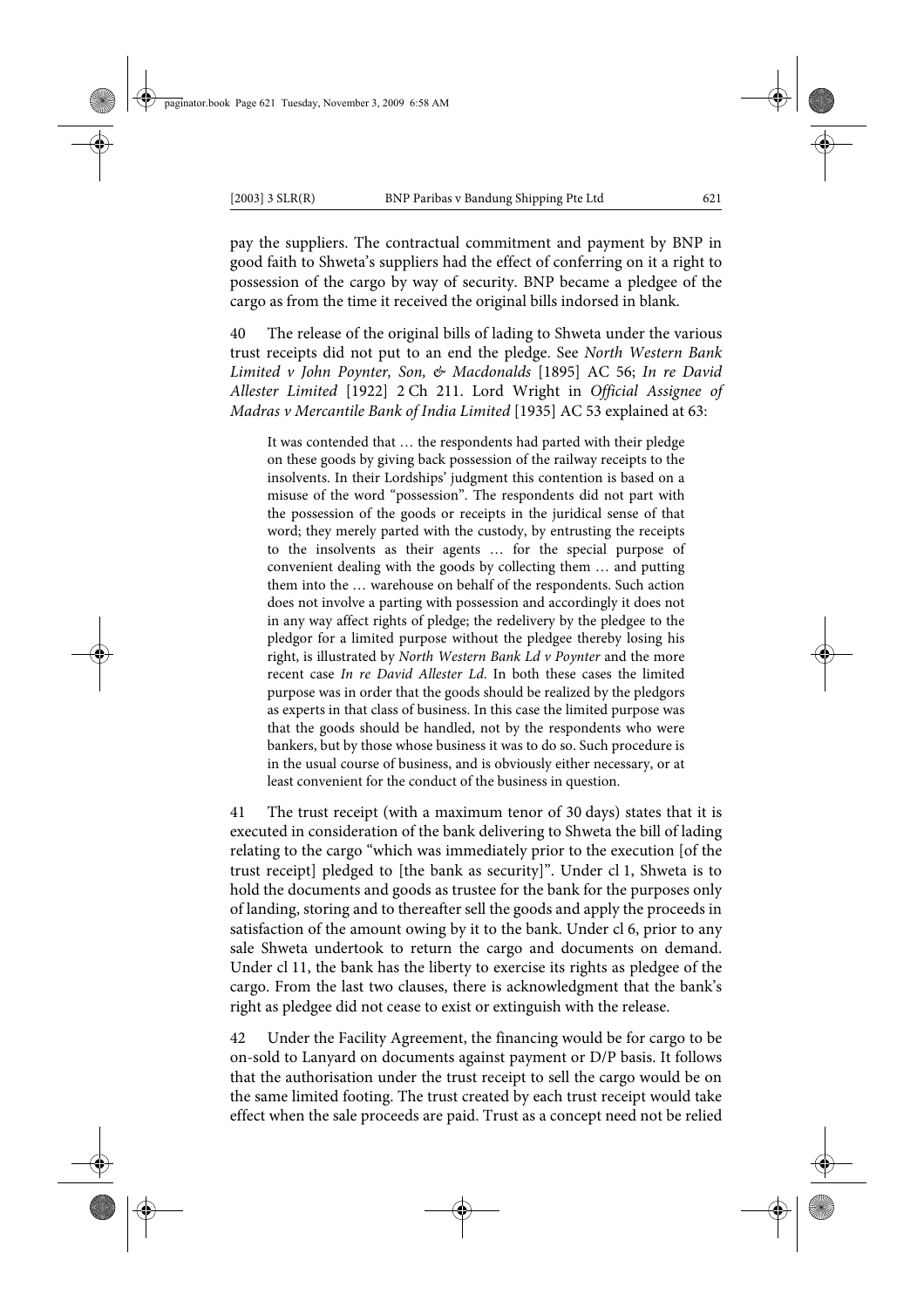upon so long as the cargo is not paid for and the bank can rely on its special interest as pledgee, which continues to exist. Trust law would come into the picture after sale when Shweta no longer has title to the cargo and the bank has no special right in the cargo. Consistent with cl 1 of the trust receipt, Shweta had specially instructed BNP in the export bill form to offset the export proceeds (*ie* sale proceeds) against the related trust receipt.

43 In these circumstances when the original bills were surrendered for cancellation and in exchange for the switch bills, Shweta held the switch bills, albeit for a very short time, on trust for the bank and on the same terms. The switch bills were indorsed and transferred to BNP within the same day the original bills were released to Shweta. The rationale for an implied pledge, which is the furnishing of the original bills of lading indorsed in blank to the bank as security for payment to suppliers by the bank, would apply equally to the switch bills. Even though in this case the cargo was discharged into bonded shore tanks leased by Lanyard, the general property in the cargo still remained with Shweta until the documents are paid for and with it the bank's special interest as pledgee: see *Carver on Bills of Lading* (1st Ed, 2001) paras 6-032 and 6-033.

44 In my judgment, the delivery of the switch bills to BNP was not solely to enable it to collect payment from Lanyard's banks in India, but entitled it to have the cargo delivered to it if its debt was not satisfied. To elaborate, the switch bills of lading indorsed and delivered to BNP served two purposes. First, the bank received the switch bills to remit to the Indian banks for collection of payment against documents. It is received as a part of the process and means of on-selling the cargo to Lanyard when it remits the documents for collection on D/P basis. The bank's role is as agent to present the documents for collection. This is where the banker-customer relationship is evident. Secondly, the bills of lading also served as a means of securing the bank's advance. It is security in respect of the cargo which is subject of the bills of lading in the event that payment is not made. BNP is entitled to have the documents back if the documents are not taken up.

45 If Lanyard pays against the documents, the general property passes from Shweta to Lanyard and the special property from the bank to Lanyard. The bank as is previously instructed would utilise the sale proceeds to set off what it is owed under the related trust receipt. Shweta's Special Instructions to BNP in the Export Bill form read:

- (a) Export proceeds to be offset [against] the related trust receipt
- (b) Partial payment allowed and documents are to be released only upon full payment of the bill amount.

46 In my view, and I so find that the bank never had any intention implied or otherwise to surrender its security over the switch bills of lading before payment by Lanyard. The bank had not lost any right or interest under the switch bills of lading when it forwarded them to the Indian banks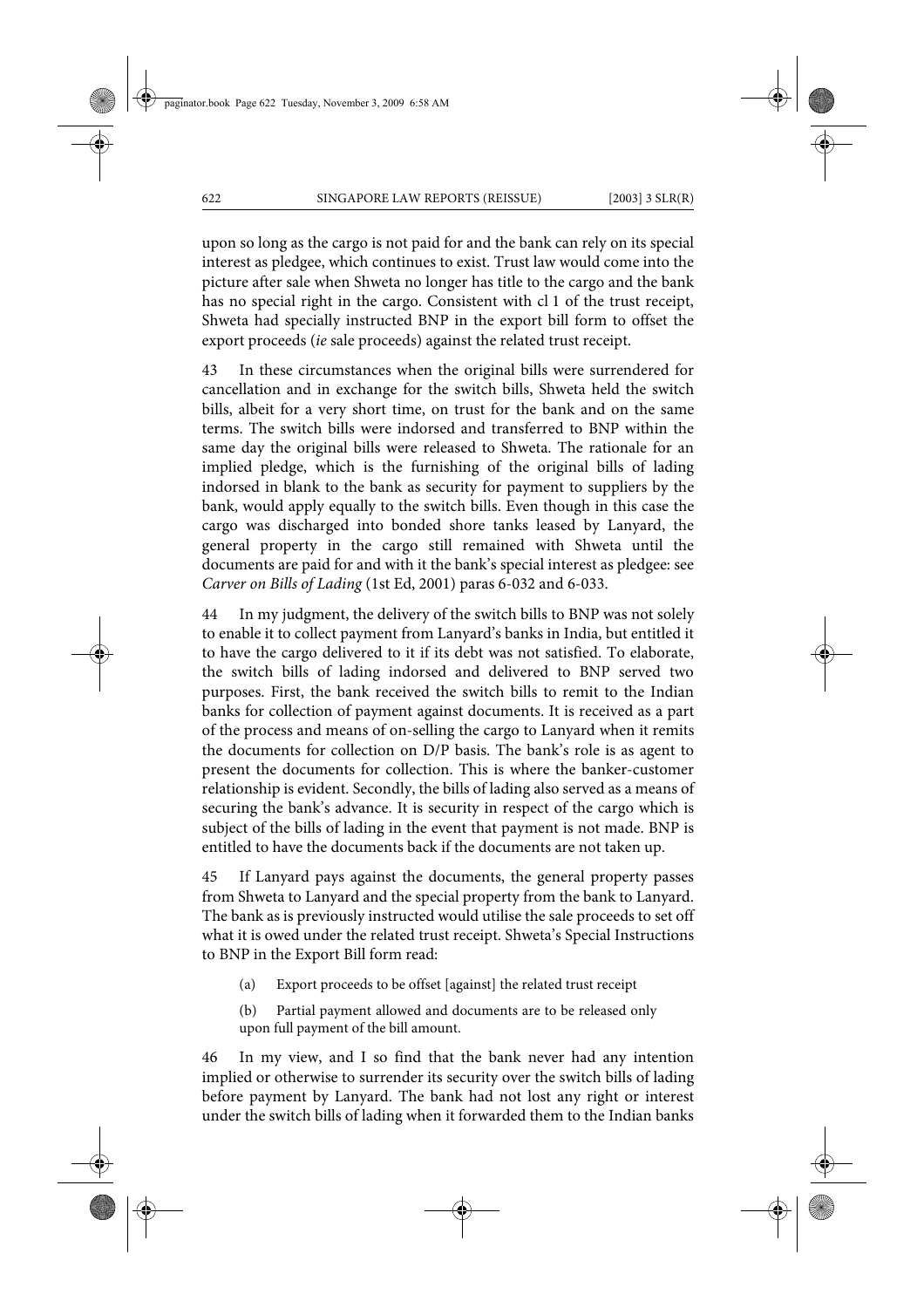for payment by Lanyard on D/P basis. This position accords with the commercial reality of the situation where the switch bills were to provide security to the bank until payment against the documents by Lanyard. The documents in my view were remitted on the basis that until payment they were to retain their character as security for the money paid out by BNP. As it turned out, the documents sent to Indian banks were never taken up and paid for.

47 Turning now to the Batam bills, Bandung's contention is that BNP had a pledge only over the *Vincita* bill of lading and consistently acted on the basis that its pledge was over that bill alone. There was no pledge over the Batam bills under which BNP claims in this action. Alternatively, any pledge of the Batam bills gave rise to no right of suit in contract because at the time of discharge, Shweta was the holder of the Batam bills of lading and was the party entitled to possession of the cargo.

48 BNP's contention is that the indorsement and delivery of the Batam bills was to continue the financing granted by BNP to Shweta under the *Vincita* bill. This is because the cargoes represented by the Batam bills of lading were the same as the *Vincita* bill. Bandung's response is that different carriers had issued the *Vincita* bill and Batam bills. It is argued that a pledge of the Batam bills did not automatically arise as a result of a prior pledge of the *Vincita* bill. The bank did not automatically become pledgee or lawful holder of the Batam bills.

49 In my view the position is this. When Shweta agreed to indorse and release the Batam bills on 5 July 2000 to BNP, Lanyard had still not paid for the cargo. The *Vincita* bill was still at the counter of the collecting bank as it had not been taken up. The general property in the cargo remained with Shweta. The effect of the delivery of the Batam bills of lading and indorsement in blank was to create an implied pledge of the same cargo which had previously been pledged using the *Vicinta* bill. Put another way, it was a re-pledge of part of the same cargo with another "key to the warehouse". It was not to change the "key", as it were, which was still in the banking channel.

50 It is possible, in principle, to deposit shipping documents issued by different carriers as security for advances. In this case, additional security was furnished. The *Vincita* bill was for a voyage from Rotterdam to Batam of 10,000 metric tonnes of edible oil and the Batam bills were for a voyage from Batam to Kandla not of 10,000 metric tonnes of edible oil, but 7,517.599 metric tonnes. With the two keys at its disposal, the bank has recourse to either of the two "keys" when it came to enforce the security.

51 When BNP found out about the Batam bills, Shweta willingly indorsed and delivered them to BNP. The indorsement and delivery was pursuant to a financing arrangement and an advance of money on the security of the cargo. Counsel for Bandung relies on Shweta's letter dated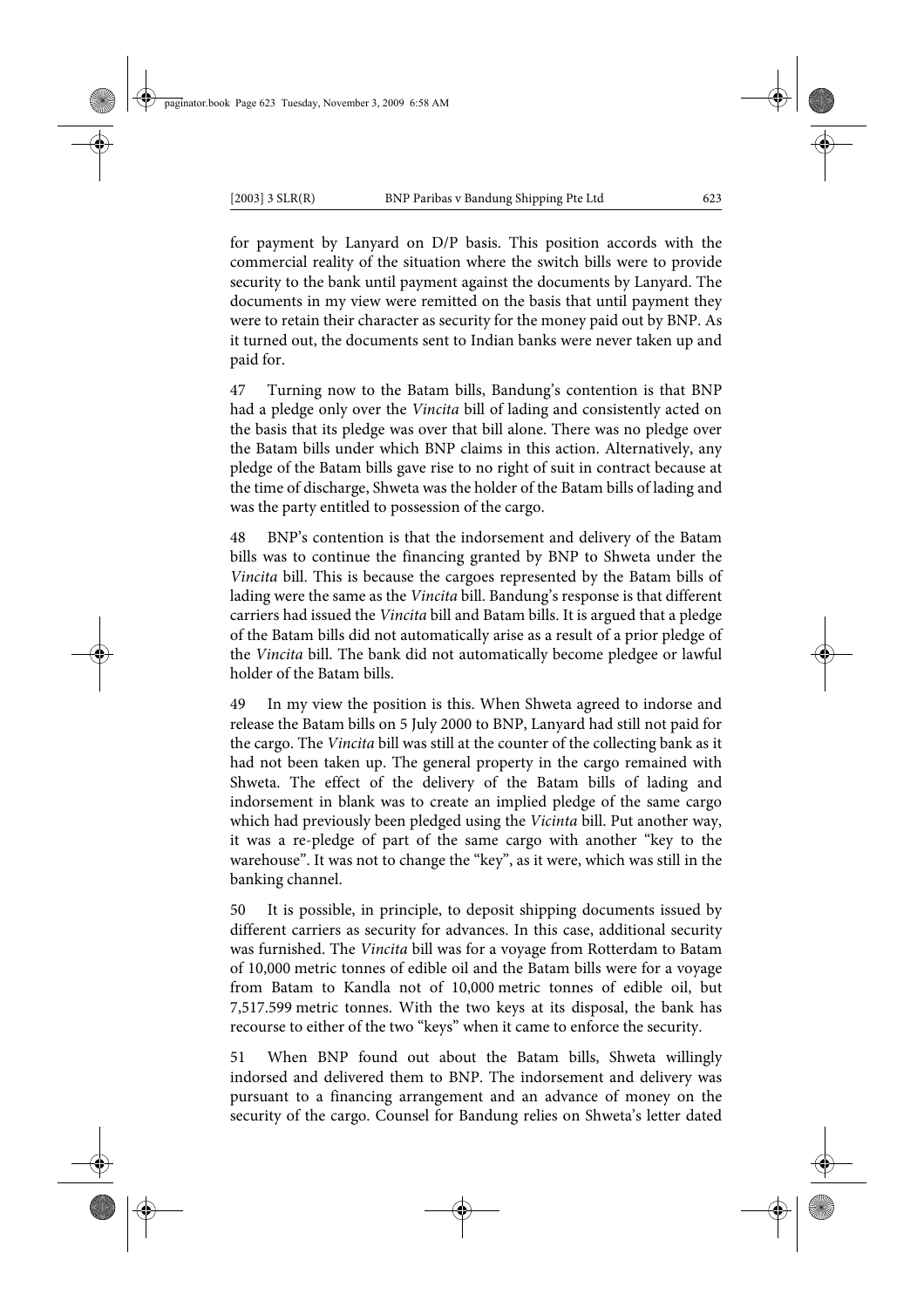5 July 2000 in support of his contention that the release to the bank was in its role as agent remitting the documents. I disagree with counsel. The same analysis and reasoning mentioned in the paragraphs above on switch bills apply equally to the Batam bills.

52 It is further argued by Bandung that the Batam bills were indorsed and delivered to BNP on 5 July 2000. At the time of discharge, Shweta was the lawful holder of the Batam bills and the discharge was on the instructions of Shweta. Bandung in effect delivered the cargo to Shweta or Shweta's order. Bandung's argument is premised on the bills of lading being evidence of the contracts of carriage between Shweta as shipper and Bandung. This is not so in law. Shweta was the voyage charterer and the contract of carriage between Shweta and Bandung is the respective voyage charter. In the hands of Shweta, the bill of lading is only evidence of receipt of the cargo and not evidence of the contract of carriage.

53 More importantly, the discharge was against Lanyard's letters of indemnity and not the bills in the possession of Shweta. As Lanyard had no right to take delivery, the Batam bills were not spent when the cargo was delivered to Lanyard. It cannot be said that Lanyard was in any case the person entitled to delivery. Shetwa did not hold the bills of lading on behalf of Lanyard.

### *Conversion*

54 In order to succeed in conversion, BNP must be able to show its entitlement to possession or delivery as at the time of the conversion. What this means is that BNP must establish that on the various dates, namely 1 May 2000 and 16 June 2000, the bank was in possession of the relevant bills of lading. The Court of Appeal in *The Cherry* [2003] 1 SLR(R) 471 affirmed this principle overruling the judge below who held that the right to sue in conversion may be transferred to the claimant from a previous holder of that antecedent right.

55 On the evidence, as at those dates, BNP was holder of the two switch bills that were indorsed before delivery on 14 June 2000. For the rest of the other 36 bills, the cargo was discharged before the pledge was created or before BNP became holder of the bills of lading. BNP therefore can sue in conversion for only two bills, namely SIN(BTM)KAN 25 and SIN(BTM)KAN 26.

### **Consent to delivery**

56 An alternative defence raised by Bandung is that the bank was aware that letters of indemnity were to be used and must be taken to have agreed to this course or consented to the use of the letters of indemnity to obtain discharge. If it did, so the argument runs, it could not maintain its claim in this action. The contention is that BNP had through its trust receipt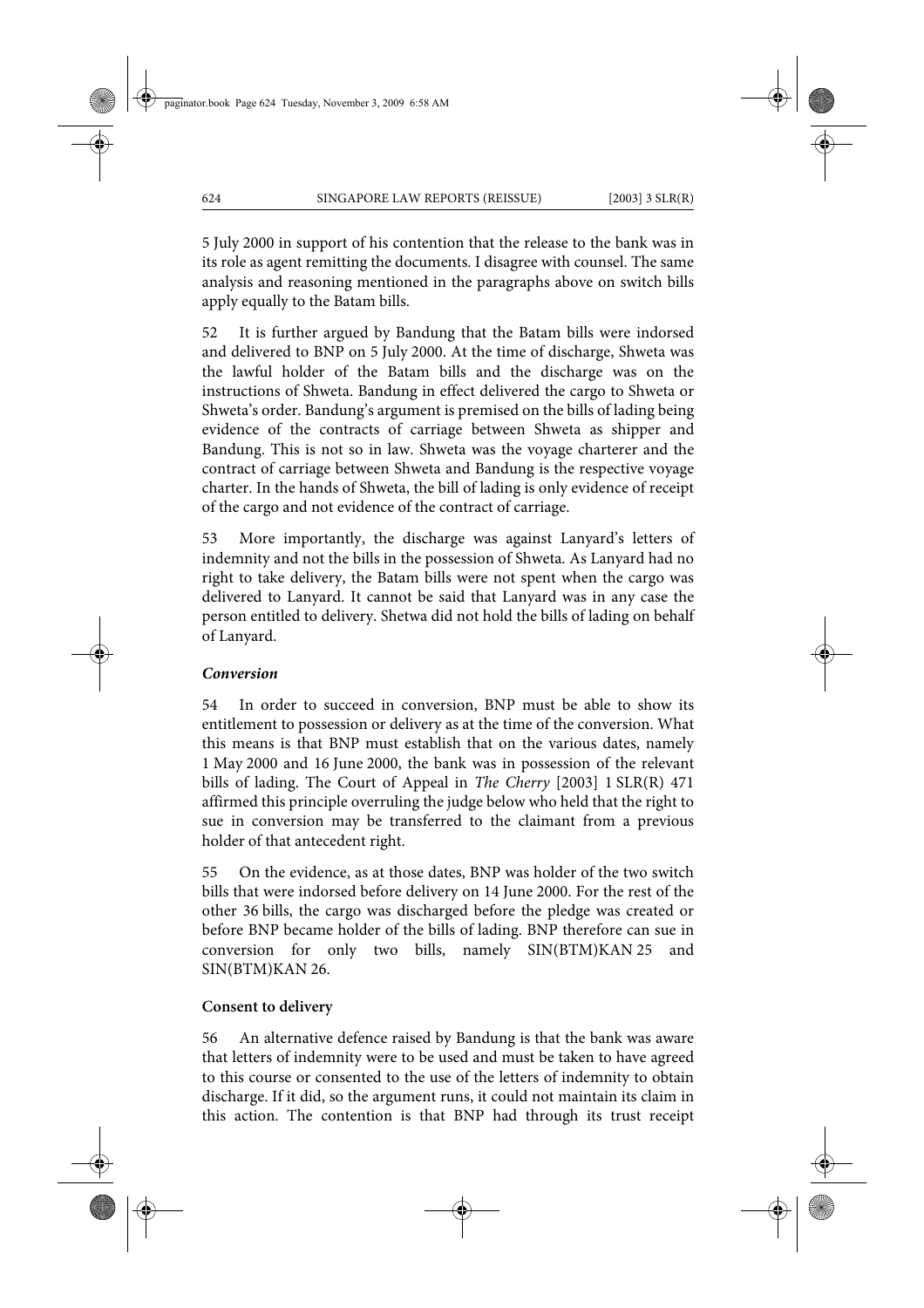authorised Shweta to instruct Bandung to discharge the cargo into shore tanks in India without production of the bills of lading.

57 Counsel for Bandung submits that the bank's financing arrangement with trust receipt made Shweta its trustee and agent for the document of title and the cargo. The trust receipt gave Shweta control over the bill of lading and the cargo and, in addition, authority to land, store, sell and deliver the cargo. Shweta as the party entitled to possession of the cargo under the bill of lading by virtue of the trust receipt had instructed, authorised and required Bandung to discharge the cargo into bonded shore tanks without production of the bill of lading. BNP by virtue of the trust receipt is bound by such instructions and is, therefore, unable to sue the carrier for delivery to Lanyard.

58 Bandung further submits that BNP would have expected the cargo to be landed and stored before Shweta obtained payment from Lanyard. The trust receipt was for a tenor of 30 days and the Shweta financing involved shipments from Malaysia and Indonesia to India, which were relatively short voyages. It was within BNP's contemplation that Shweta would obtain a discharge of the cargo from the vessel without production of the bill of lading and then store the cargo pending payment.

59 I am not persuaded by Bandung's argument. It is plainly wrong to construe the trust receipt as authority to Shweta to take delivery at Kandla against letters of indemnity issued by Lanyard without production of the bills of lading. Bandung's argument is founded on a literal reading of the wording of the trust receipt and without regard to some salient evidence. Low said that the credit facility to Shweta was structured to revolve around bills of lading as documents of title and the bank's security in them. So, when Shweta applied to BNP to approve the use of the available credit to pay its supplier, Shweta would have to, and did, submit a duly executed trust receipt accompanied by a confirmed sale contract with Lanyard on D/P basis of the cargo to be financed. The financing arrangement required the bills of lading to go through BNP for D/P collection. The trust receipt in this case was not intended to operate in an unrestricted way. In my judgment, Shweta as trustee was only allowed to sell the cargo to Lanyard on D/P basis and without in any way affecting BNP's pledged rights. In the circumstances, there cannot arise by virtue of the trust receipt any consent, authority or ratification argued for.

60 In reality, the cargo arrived earlier than the bills of lading because of the duration of the voyage. That fact of and in itself, even with the knowledge of BNP, cannot give rise to any actual implied authority to Shweta to instruct the shipowner to discharge cargo without the relevant bills of lading. Low denies that BNP had authorised Shweta to land and store the cargo. It is clear from Low's evidence that the bank looked to the document of title as security and it made no sense for the bank to destroy its own security if it were to consent to release of cargo against a letter of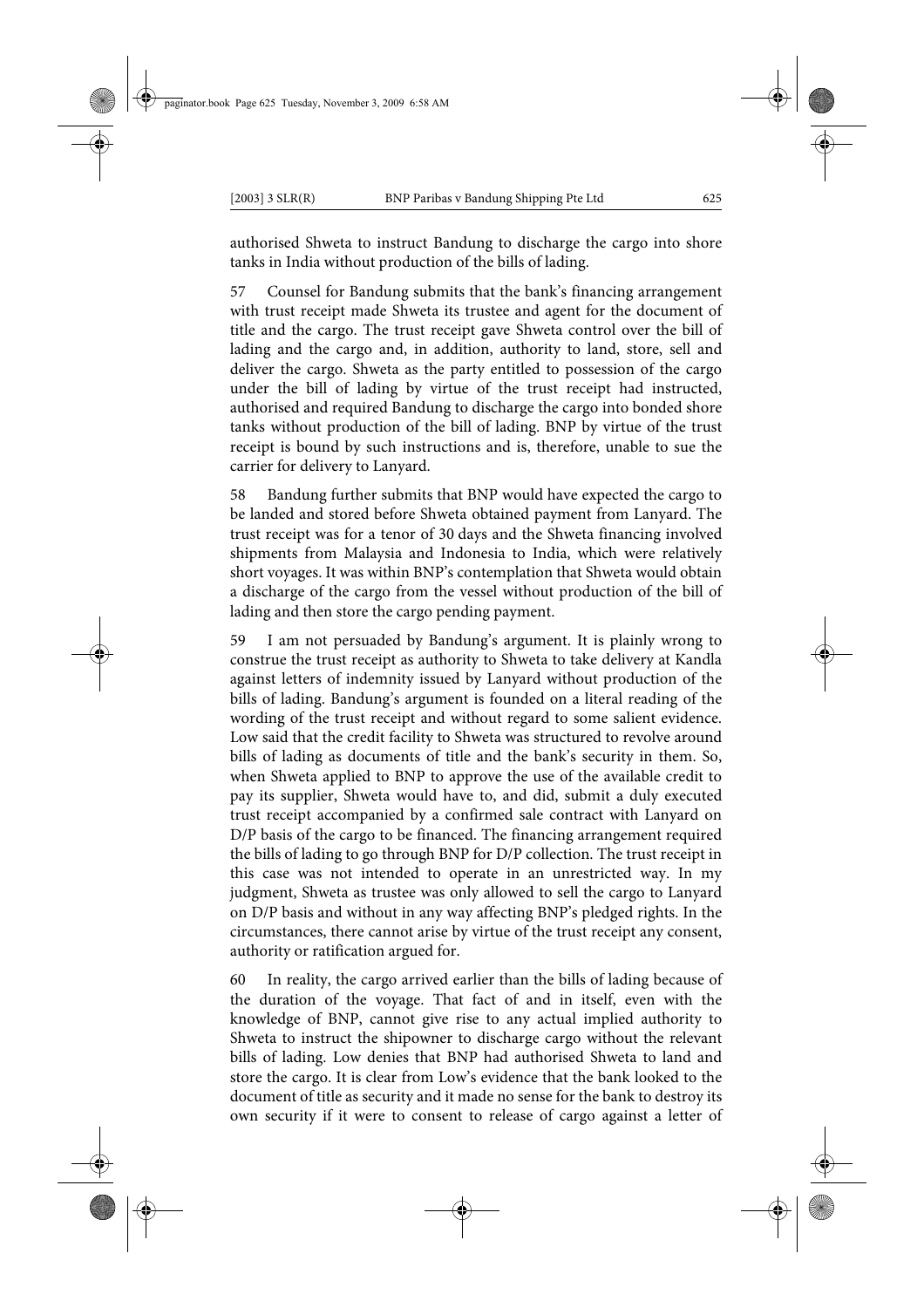indemnity. Amoudru reasoned that the bank would not be concerned with matters such as arrival of vessel and physical discharge of cargo as the sale transactions to Lanyard were carried out on D/P basis. Bandung submits that the discharge of the cargo for storage at Kandla would be without production of the bill of lading as the bill of lading had to remain with Shweta for the latter to present to Lanyard's bankers for payment. BNP, therefore, endorsed or ratified Shweta's act of obtaining discharge and storing the cargo in Kandla without production of the bills of lading. In my view, that statement and conclusion is specious.

61 There is no evidence that BNP was told or was aware that the cargo would be discharged to Lanyard against letters of indemnity. Shweta, on the contrary, had in connection with some earlier consignments misinformed BNP in March 2000 that the consignments were discharged by the vessel into bonded shore tanks and they could and would be released only against production of the bill of lading along with customs clearance. Low's evidence is that right up to end June 2000, she was still labouring under that impression. Detailed inquiries were initiated by BNP in early July 2000. In the course of these inquiries, Low said the bank became aware for the first time (*ie* after 6 July 2000) that the cargo was discharged against letters of indemnity.

62 Furthermore, the cargo was discharged against letters of indemnity issued by Lanyard. It was not Shweta who had landed and stored the cargo as trustee under the trust receipts. It was Lanyard, who after filing the requisite bill of entry with customs at Kandla, proceeded to land the cargo and stored it in bonded shore tanks leased by Lanyard.

63 There are other factors that militate against Bandung's argument. They are:

(a) The problem with Bandung's argument is that save for two trust receipts dated 14 June 2000, the cargo was discharged against letters of indemnity on 1 May 2000 and 16 June 2000 well before trust receipts were executed. Amongst the trust receipts are two undated trust receipts. I would imagine that as they form part of the switch bills, they would probably have come into existence at the same time as the others, which is after the discharge.

(b) Shweta's instruction on the export bill form for D/P collection submitted to BNP only after discharge gave the impression that the cargo might not have arrived at Kandla. The particular instruction in question read: "(ii) Payment may be deferred until arrival of carrying vessel; …".

(c) The conduct of Shweta in holding back the Batam bills without informing the bank of their existence is relevant. No consent, authorisation or ratification argued for by Bandung can be inferred in the circumstances.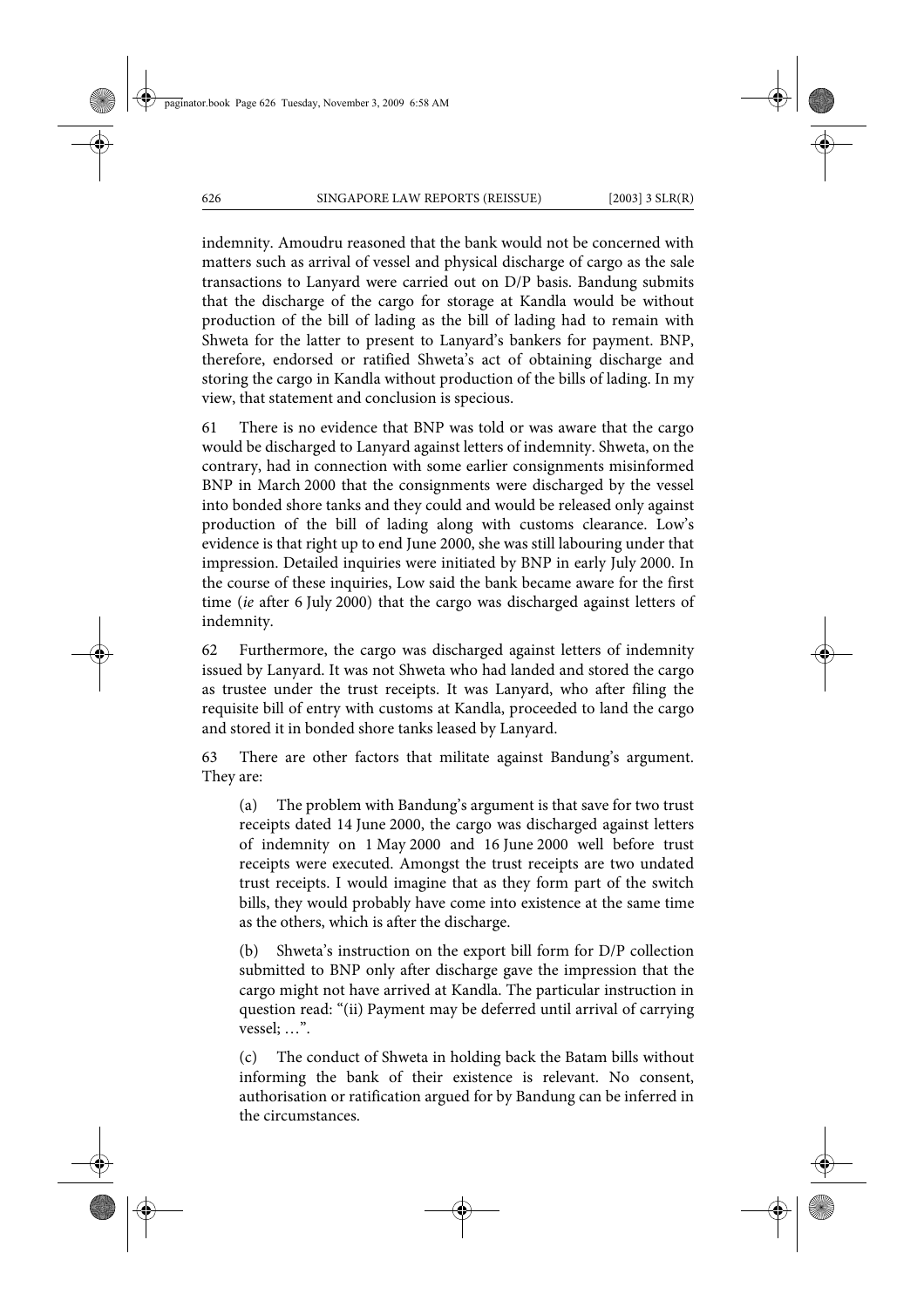64 Bandung has not on the evidence established that the instructions to discharge or release the cargo against letters of indemnity were with the consent or authority of BNP so much so that the bank cannot complain about the breach. Bandung knew that it was delivering not to a bill of lading holder but to Lanyard who had issued the letters of indemnity to it. In so doing, Bandung acted in the full knowledge that Shweta or Lanyard was in no position to produce the bills of lading at the time of discharge. Accordingly, I find Bandung to be in breach of contracts evidenced by the relevant bills of lading. I also find Bandung liable for conversion in respect of cargo shipped under bills of lading nos SIN(BTM)KAN 25 and SIN(BTM)KAN 26.

### **Clause 16 of the charterparty**

65 The bills provide that all conditions, liberties and exceptions of the relevant charterparty are incorporated in the conditions of carriage. Clause 16 is identical in both charterparties. Clause 16 provides:

In the absence of original b/ls at discharge port(s), owners to release the entire cargo to receivers against charterers' LOI (Shweta or Lanyard) without bank guarantee. (LOI wording always to be in Owners' P and I Club format.)

66 Clause 16 recognises the need to present the bill of lading for Bandung to deliver the cargo. It also reflects Bandung's willingness to run the risk of being held liable for wrongful discharge of cargo should problems arise in relation to payment. The right of the holder of a bill of lading is not taken away by a provision for the vessel to discharge against a letter of indemnity even though the vessel would arrive at the discharge port ahead of the bill of lading. Tamberlin J in *The Stone Gemini* [1999] 2 Lloyd's Rep 255 considered a similar clause. He stated at 266:

The letter of indemnity is designed to provide a remedy for a shipowner, where the master releases cargo at the request of a party, in respect of claims which may be brought as a consequence of such release. It is not an authority by the holder of the bearer bill of lading for the shipowner to deliver the cargo to whoever produces a letter of indemnity.

67 Clarke J in *The Sormovskiy 3068* said at 274:

The purpose of the clause was to ensure that the defendants would discharge the cargo even if the bill of lading was not available for presentation, but on terms that they would be protected by a letter of indemnity. It thus contemplated that they would be liable to the holder of the bill of lading if they delivered otherwise than in return for an original bill of lading.

68 Choo Han Teck JC (as he then was) in *The Nordic Freedom* [1999] 3 SLR(R) 507 considered a clause similar to cl 16 and came to the same conclusion.